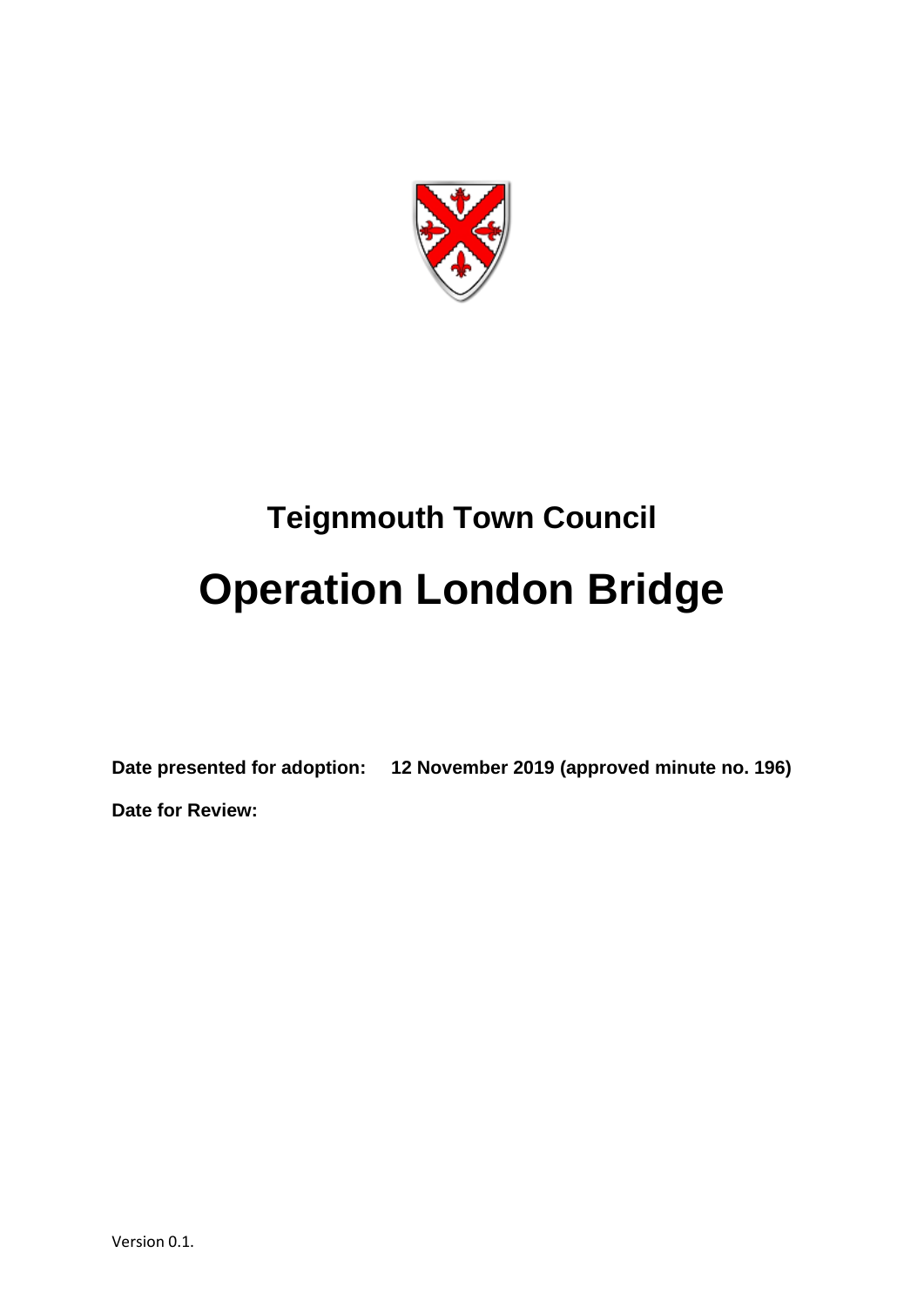## **Introduction**

This guidance sets out the protocols to follow on the death of the Sovereign. Elements of the guidance may be selected when marking the death of, for example, another member of the Royal Family or other prominent person. It may also be appropriate to use elements of the guidance when responding to a major incident which has led to a high number of deaths, for example, an aeroplane crash.

# **Communication**

The Council will work alongside the Lord-Lieutenant's office to ensure arrangements are timely and conducted in a dignified manner.

# **Timescale**

The guidance is displayed on a timeline from day of death 'D' to 'D+1' meaning day of death plus one day and so on.

| Day             | <b>Action</b>                                                                                                                                                                                                                                                                                  |
|-----------------|------------------------------------------------------------------------------------------------------------------------------------------------------------------------------------------------------------------------------------------------------------------------------------------------|
| Day of<br>death | Plans should only be implemented when a formal announcement has<br>been made, for example, easel with announcement placed outside<br>Buckingham Palace.                                                                                                                                        |
|                 | On the formal announcement of death, all flags are to be lowered to<br>half-mast until 0800hrs on the morning following the funeral.                                                                                                                                                           |
|                 | Mayor / Deputy Mayor to meet the Clerk and Mayor's PA.<br>Statement to be issued by the Mayor / Deputy Mayor on the<br>announcement of the death.                                                                                                                                              |
| $D + 1$         | Proclamation Day (the day when the new Sovereign is proclaimed).                                                                                                                                                                                                                               |
|                 | All flags to be flown at the Mast-head from 1100hrs to coincide with the<br>Reading of the Principal Proclamation. They will continue to fly at full-<br>mast until 1300hrs the following day i.e. $D + 2$ .                                                                                   |
|                 | Book of Condolences should open on the first working day after the day<br>of death. The Council's book will be in the Mayor's Parlour. The book<br>will close at the end of the day following the day of the funeral. A link to<br>the Buckingham Palace e-Book of Condolences will be shared. |
|                 | Liaise with the Mayor / Deputy Mayor as to whether they would like to<br>visit local care homes to give their residents an opportunity to sign the<br>Book of Condolences.                                                                                                                     |
| $D + 2$         | Flags should be returned to half-mast at 1300hrs.                                                                                                                                                                                                                                              |
|                 | Proclamation at County Hall at 1300hrs - Mayor / Deputy Mayor to<br>attend                                                                                                                                                                                                                     |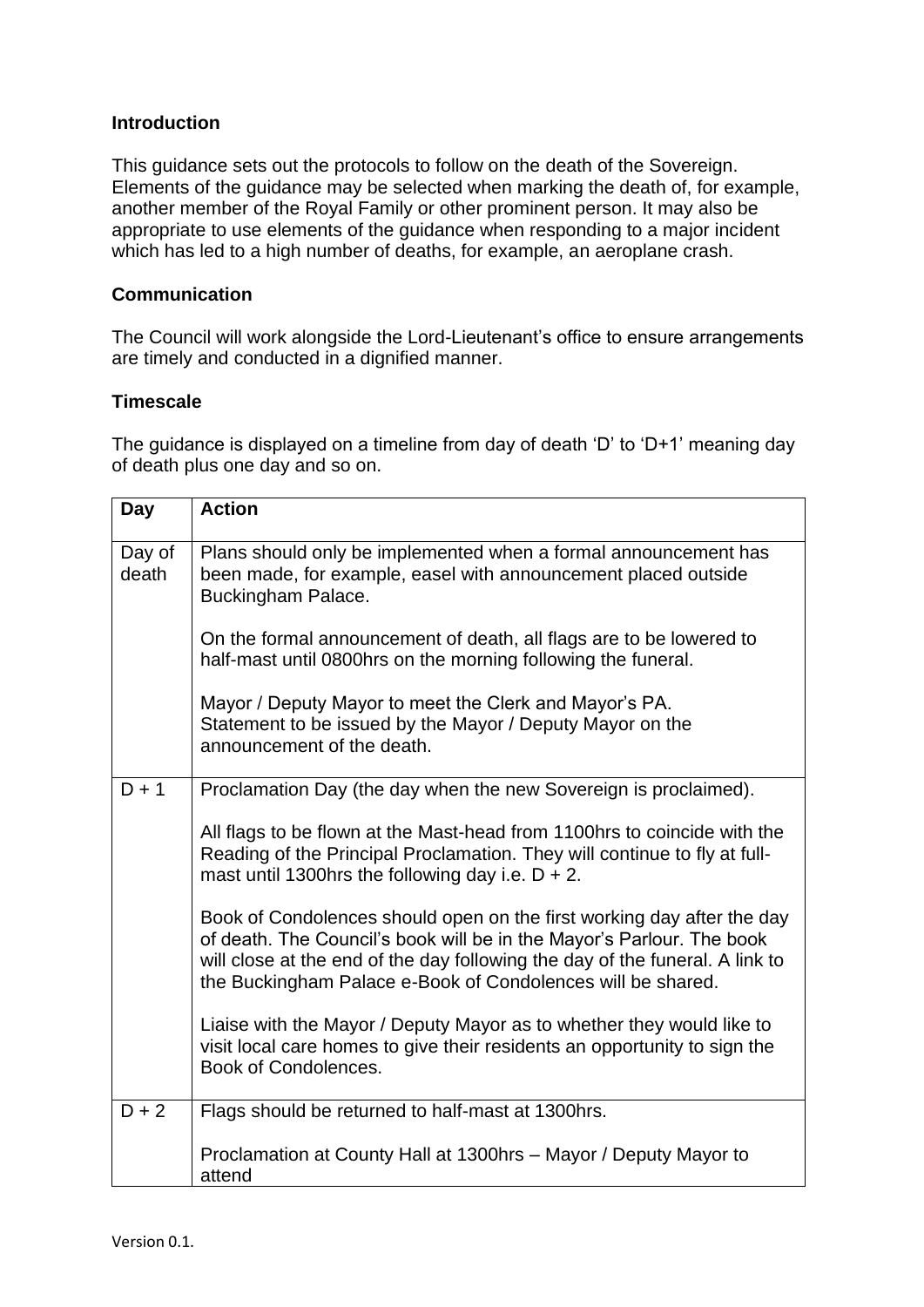|          | District Proclamation at 1500hrs/1600hrs                                                                                        |
|----------|---------------------------------------------------------------------------------------------------------------------------------|
|          | Town Proclamation by the Mayor / Deputy Mayor at 1800hrs/1900hrs in<br>the Triangle                                             |
| Sunday   | Every district will have a commemorative service on the Sunday during<br>mourning which the Mayor / Deputy Mayor should attend. |
| $D + 10$ | Day of the funeral. A Royal funeral will not take place on a Sunday so<br>the funeral could be $D + 11$ if $D + 10$ is a Sunday |

# **Flag-flying Days**

If the Council is scheduled to fly other flags between the day of death and the funeral, for example, to mark Merchant Navy Day, Commonwealth Day, it is deemed best not to. It would be contradictory to celebrate these days whilst in National mourning and therefore better not to fly another flag at all.

# **Laying of Flowers**

Many people choose to express their sadness by laying flowers and the most suitable location is in the Triangle in close proximity to the flag-pole (ensuring access is maintained to the flag pole). The Mayor / Deputy Mayor may choose to begin this gesture by laying their flowers as soon as possible after the death is announced.

The flowers will be checked periodically during the mourning by Council staff and will be removed a week after the funeral. The flowers, once removed, may be given to a local gardening group for compost. This could then be used to plant a memorial tree.

# **Cancellation of Existing Planned Events**

If an existing event is planned to take place between the day of death and the day after the funeral careful thought should be given as to whether the event goes ahead. Public opinion will need to be gauged, there is a risk of public criticism if the decision to go ahead is seen to go against the public feeling and national state of mourning.

## **Mayor's Regalia**

The Mayor will wear the jewel of the Mayor's chain on a black ribbon between the day of the death and on the day of the funeral.

It may be considered appropriate for the Mayor, Councillors, Senior Officers to wear black ties, black rosettes or black arm bands and there will be a supply in the Clerk's office.